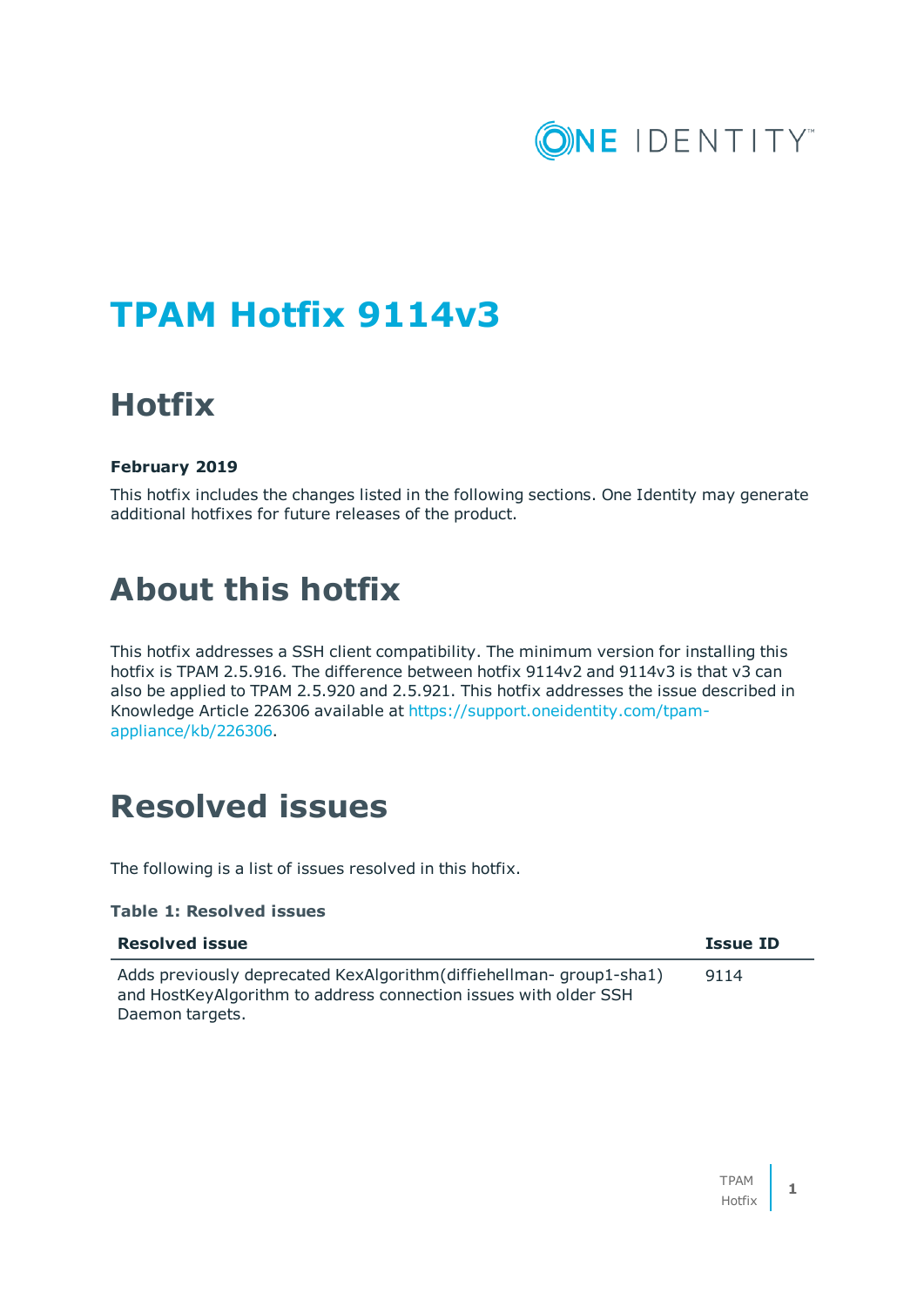# **Applicability of this hotfix**

**Table 2: Products affected by this hotfix**

| <b>Product name</b> | <b>Version</b> |
|---------------------|----------------|
|                     |                |

TPAM 2.5.916-2.5.921

## **Installing this hotfix**

### *To install the hotfix*

- 1. Take a backup of the TPAM appliance.
- 2. Copy the supplied .zip file to your local computer.
- 3. Log in to the TPAM /admin interface.
- 4. Select **Maint | Apply a Patch** from the menu.
- 5. Click the **Select File** button.
- 6. Click the **Browse** button. Select the patch file that you saved locally.
- 7. Click the **Upload** button.
- 8. Type **t2NYvmR3zF** in the in the **Key** box.
- 9. Type **/genkey** in the Options box.
- 10. By default, if you are applying a patch to a primary member of a cluster, the replicas in the cluster will be listed and highlighted in the Target Replicas list. If any of the replicas are deselected, the patch will not be applied to it, unless it is directly applied by logging on to the replica or applying to the replica through the CLI/API.
- 11. Click the **Apply Patch** button.

## **Verifying successful completion**

### *To determine if this hotfix is installed*

- 1. Click the **Patch Log** tab.
- 2. To set the log refresh interval, select **Refresh Results every X seconds**.
- 3. Once the hotfix has been applied there will be a message in the patch log stating "Patch successfully applied to system".

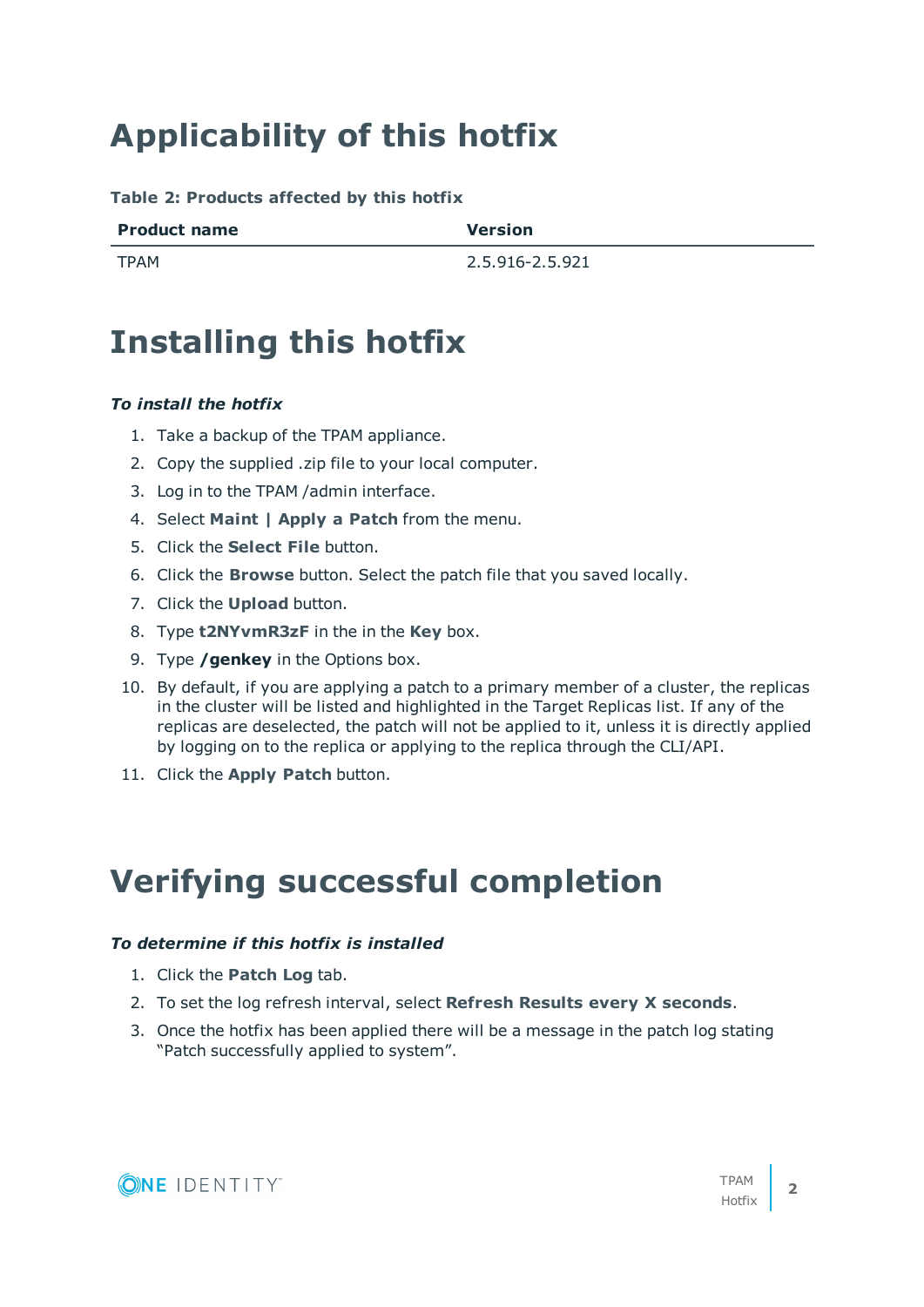# **Removing this hotfix**

To remove this hotfix the TPAM appliance can be restored using the backup taken prior to applying the hotfix. We recommend discussing this with Technical Support prior to completing the restore.

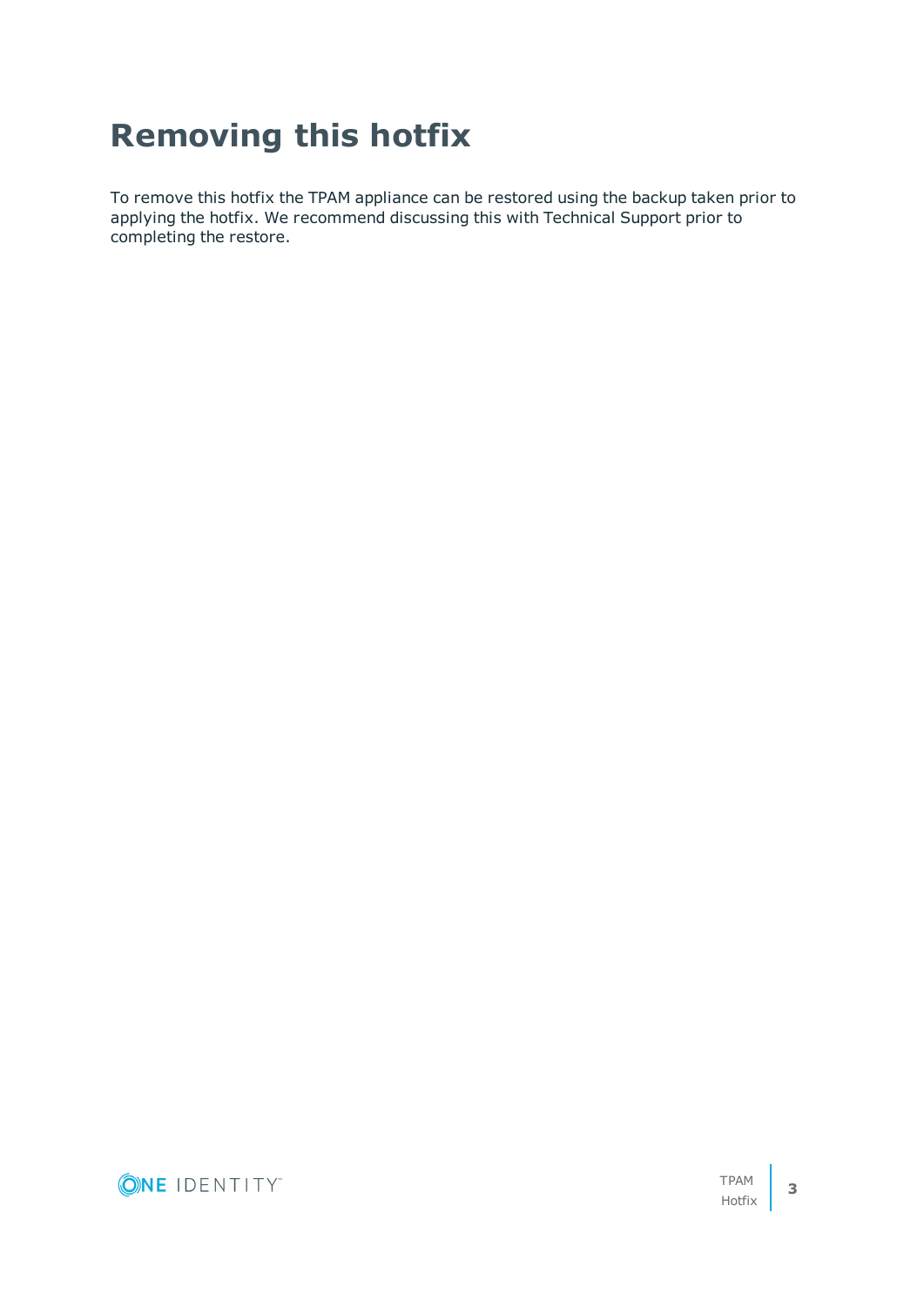## **About us**

One Identity solutions eliminate the complexities and time-consuming processes often required to govern identities, manage privileged accounts and control access. Our solutions enhance business agility while addressing your IAM challenges with on-premises, cloud and hybrid environments.

### **Contacting us**

For sales or other inquiries, visit <https://www.oneidentity.com/company/contact-us.aspx> or call +1-800-306-9329.

### **Technical support resources**

Technical support is available to One Identity customers with a valid maintenance contract and customers who have trial versions. You can access the Support Portal at [https://support.oneidentity.com/.](https://support.oneidentity.com/)

The Support Portal provides self-help tools you can use to solve problems quickly and independently, 24 hours a day, 365 days a year. The Support Portal enables you to:

- Submit and manage a Service Request
- View Knowledge Base articles
- Sign up for product notifications
- Download software and technical documentation
- View how-to-videos at [www.YouTube.com/OneIdentity](http://www.youtube.com/OneIdentity)
- Engage in community discussions
- Chat with support engineers online
- View services to assist you with your product